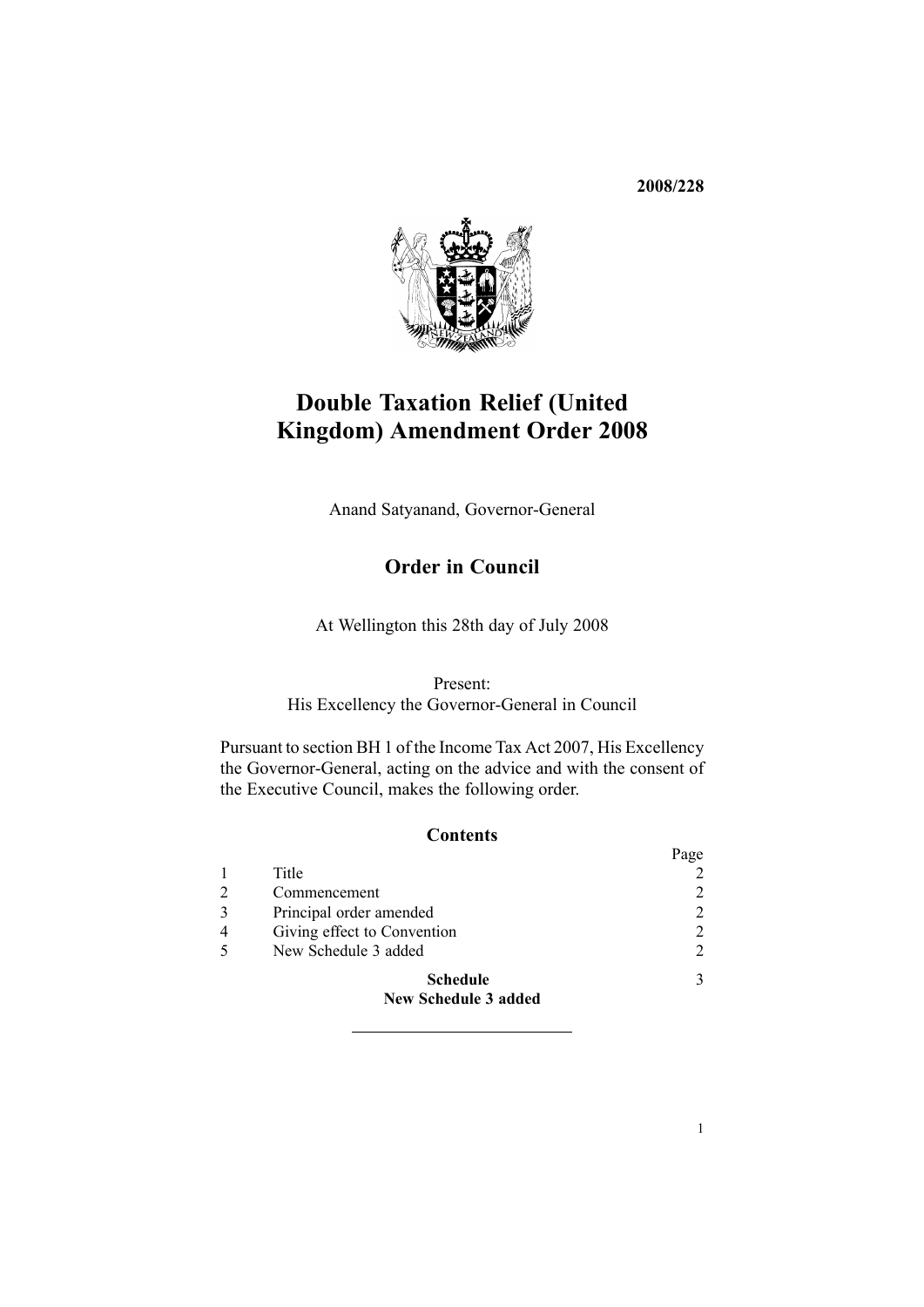# **Double Taxation Relief (United Kingdom) Amendment Order 2008** 2008/228

## **Order**

### <span id="page-1-0"></span>**1 Title**

This order is the Double Taxation Relief (United Kingdom) Amendment Order 2008.

#### **2 Commencement**

This order comes into force on the 28th day after the date of its notification in the *Gazette*.

#### **3 Principal order amended**

This order amends the Double Taxation Relief [\(United](http://www.legislation.govt.nz/pdfLink.aspx?id=DLM94688) King[dom\)](http://www.legislation.govt.nz/pdfLink.aspx?id=DLM94688) Order 1984.

## **4 Giving effect to Convention**

[Clause](http://www.legislation.govt.nz/pdfLink.aspx?id=DLM94693) 2 is amended by adding the following subclause as subclause (2):

"(2) The Protocol set out in Schedule 3 comes into force on the date referred to in Article III of that Protocol."

### **5 New Schedule 3 added**

The Schedule 3 set out in the [Schedule](#page-2-0) of this order is added.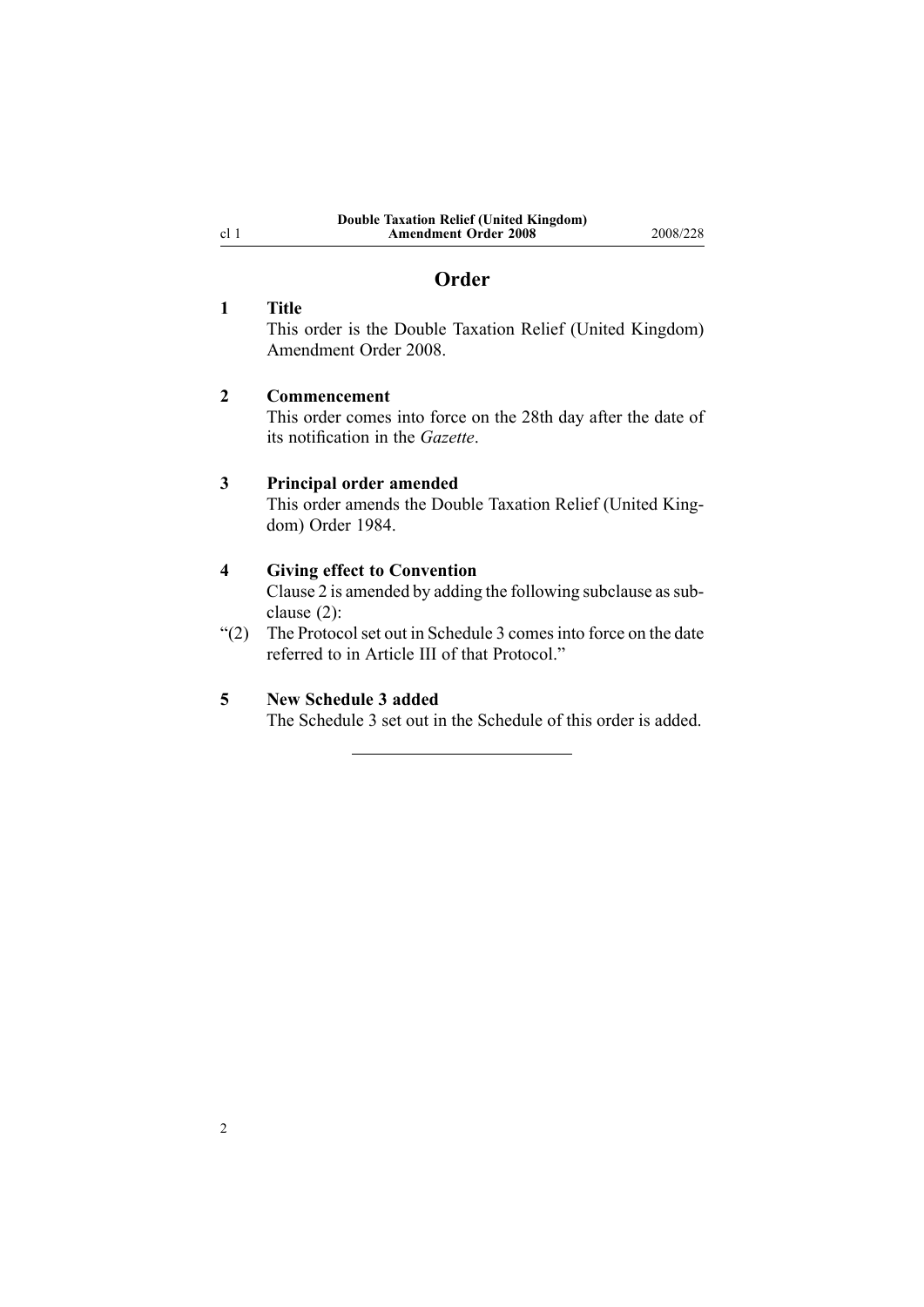<span id="page-2-0"></span>

| 2008/228 | Double Taxation Relief (United Kingdom)<br><b>Amendment Order 2008</b>                                                                                                                                                                                                                                                                                                                                                                  | Schedule  |
|----------|-----------------------------------------------------------------------------------------------------------------------------------------------------------------------------------------------------------------------------------------------------------------------------------------------------------------------------------------------------------------------------------------------------------------------------------------|-----------|
|          | <b>Schedule</b>                                                                                                                                                                                                                                                                                                                                                                                                                         | cl 5      |
|          | <b>New Schedule 3 added</b>                                                                                                                                                                                                                                                                                                                                                                                                             |           |
|          | <b>Schedule 3</b>                                                                                                                                                                                                                                                                                                                                                                                                                       | cl $2(2)$ |
|          | <b>Protocol between the Government of the</b><br>United Kingdom of Great Britain and<br><b>Northern Ireland and the Government of</b><br>New Zealand to amend the convention for<br>the avoidance of double taxation and the<br>prevention of fiscal evasion with respect<br>to taxes on income and on capital gains,<br>signed at London on 4 August 1983,<br>as amended by the protocol signed at<br><b>London on 4 November 2003</b> |           |

The Government of the United Kingdom of Great Britain and Northern Ireland and the Government of New Zealand;

Desiring to conclude <sup>a</sup> Protocol to amend the Convention between the Contracting Governments for the avoidance of double taxation and the prevention of fiscal evasion with respec<sup>t</sup> to taxes on income and on capital gains, signed at London on 4 August 1983, as amended by the Protocol signed at London on 4 November 2003 (hereinafter referred to as "the Convention");

Have agreed as follows:

## ARTICLE I

Article 25 of the Convention shall be deleted and replaced by the following:

## "ARTICLE 25 **Exchange of information**

(1) The competent authorities of the Contracting States shall exchange such information as is foreseeably relevant for carrying out the provisions of this Convention or to the administration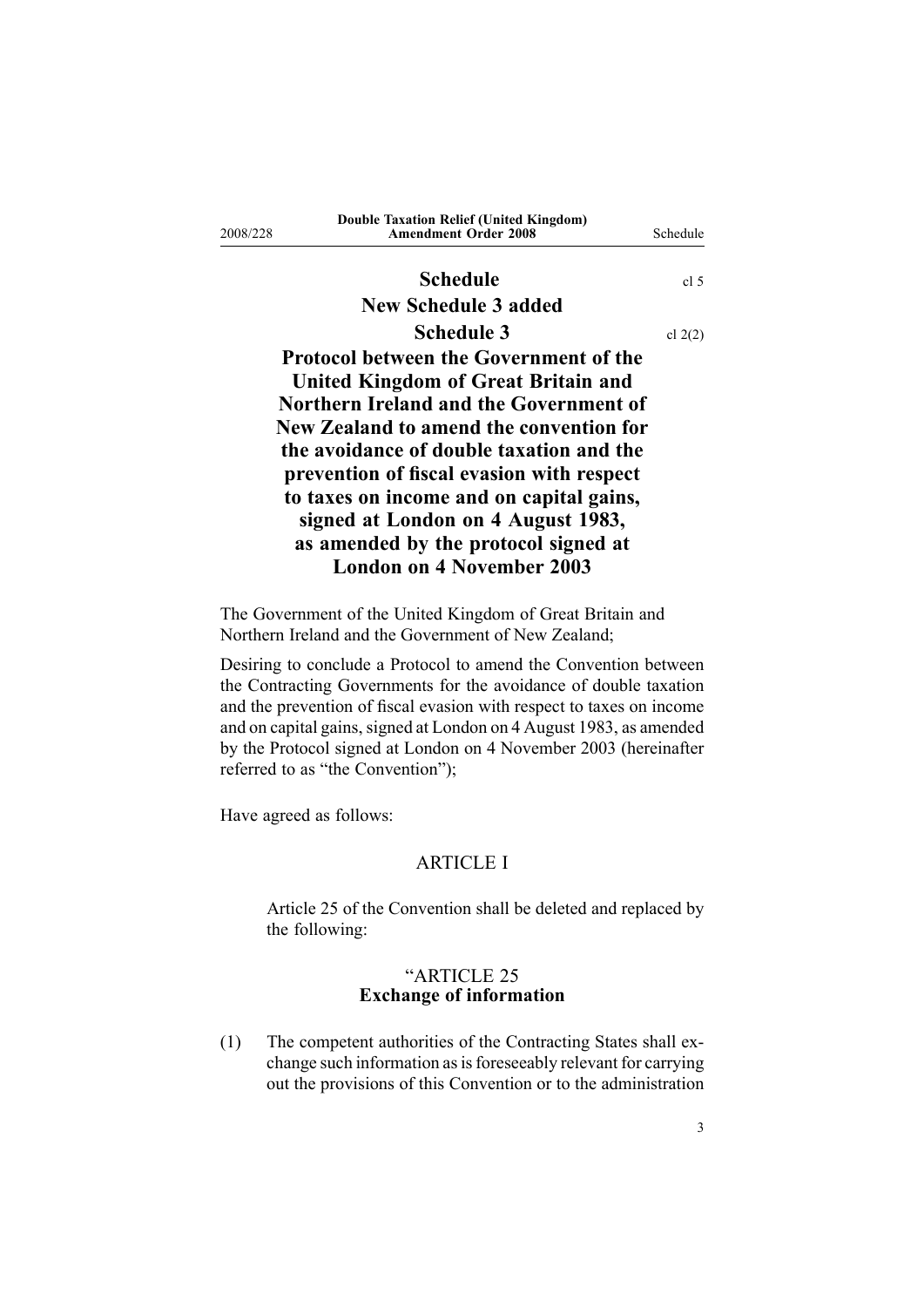or enforcement of the domestic laws of the Contracting States concerning taxes of every kind and description imposed on behalf of the Contracting States, or of their political subdivisions or local authorities, insofar as the taxation thereunder is not contrary to this Convention, in particular, to preven<sup>t</sup> fraud and to facilitate the administration of statutory provisions against tax avoidance. The exchange of information is not restricted by Articles 1 and 2 of this Convention.

- (2) Any information received under paragraph (1) of this Article by <sup>a</sup> Contracting State shall be treated as secret in the same manner as information obtained under the domestic laws of that State and shall be disclosed only to persons or authorities (including courts and administrative bodies) concerned with the assessment or collection of, the enforcement or prosecution in respec<sup>t</sup> of, the determination of appeals in relation to, the taxes referred to in paragraph  $(1)$ , or the oversight of the above. Such persons or authorities shall use the information only for such purposes. They may disclose the information in public court proceedings or in judicial decisions.
- (3) In no case shall the provisions of paragraphs (1) and (2) of this Article be construed so as to impose on <sup>a</sup> Contracting State the obligation:
	- (a) to carry out administrative measures at variance with the laws and administrative practice of that or of the other Contracting State;
	- (b) to supply information which is not obtainable under the laws or in the normal course of the administration of that or of the other Contracting State;
	- (c) to supply information which would disclose any trade, business, industrial, commercial or professional secret or trade process, or information the disclosure of which would be contrary to public policy.
- (4) If information is requested by <sup>a</sup> Contracting State in accordance with this Article, the other Contracting State shall use its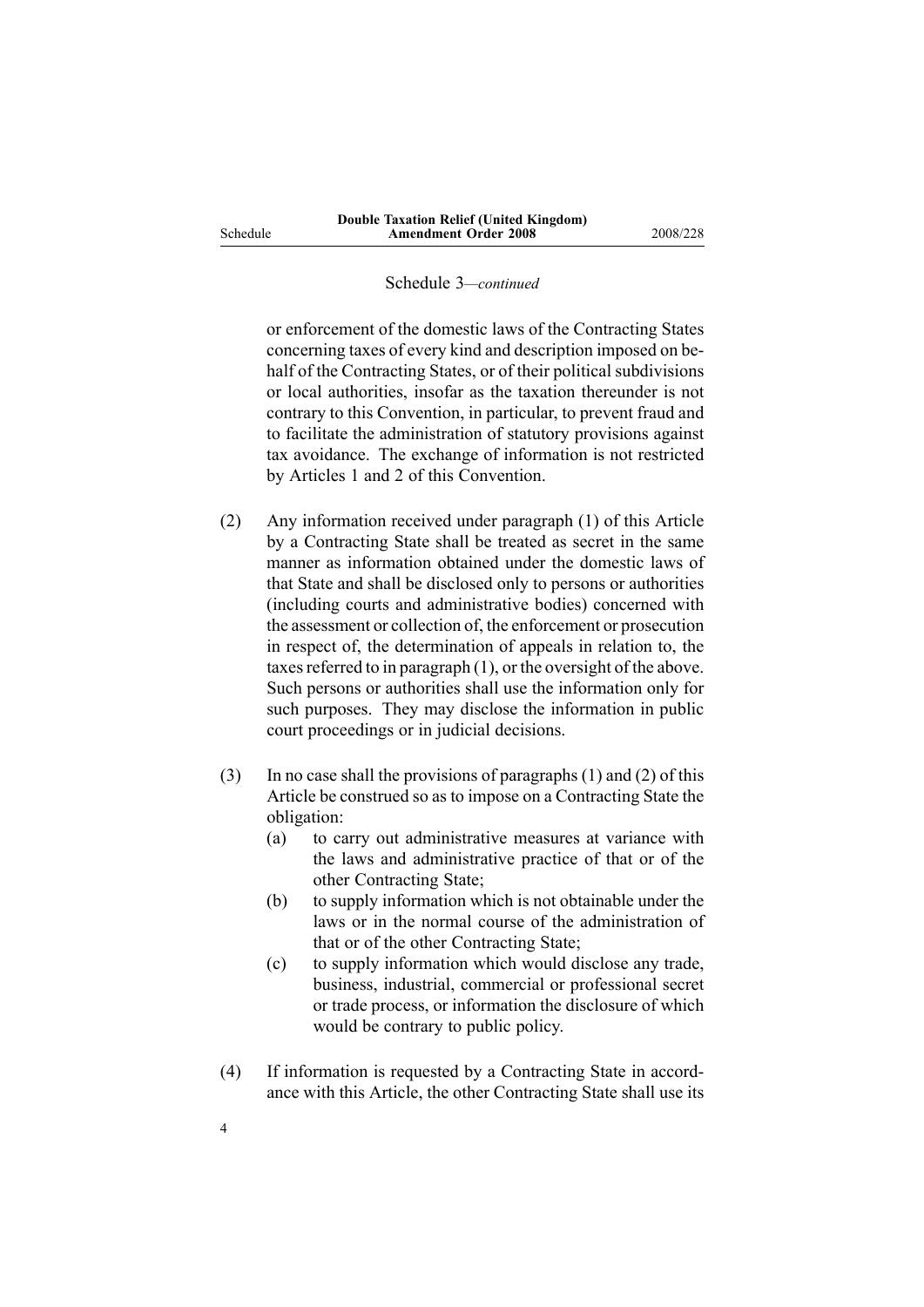information gathering measures to obtain the requested information, even though that other State may not need such information for its own tax purposes. The obligation contained in the preceding sentence is subject to the limitations of paragraph (3) of this Article but in no case shall such limitations be construed to permit <sup>a</sup> Contracting State to decline to supply information solely because it has no domestic interest in such information.

(5) In no case shall the provisions of paragraph (3) of this Article be construed to permit <sup>a</sup> Contracting State to decline to supply information solely because the information is held by <sup>a</sup> bank, other financial institution, nominee or person acting in an agency or <sup>a</sup> fiduciary capacity or because it relates to ownership interests in <sup>a</sup> person."

### ARTICLE II

The following new Article shall be inserted immediately after Article 25 of the Convention:

### "ARTICLE 25A **Assistance in the collection of taxes**

- (1) The Contracting States shall lend assistance to each other in the collection of revenue claims. This assistance is not restricted by Articles 1 and 2 of this Convention. The competent authorities of the Contracting States may by mutual agreemen<sup>t</sup> settle the mode of application of this Article.
- (2) The term "revenue claim" as used in this Article means an amount owed in respec<sup>t</sup> of taxes of every kind and description imposed on behalf of the Contracting States insofar as the taxation thereunder is not contrary to this Convention or any other instrument to which the Contracting States are parties,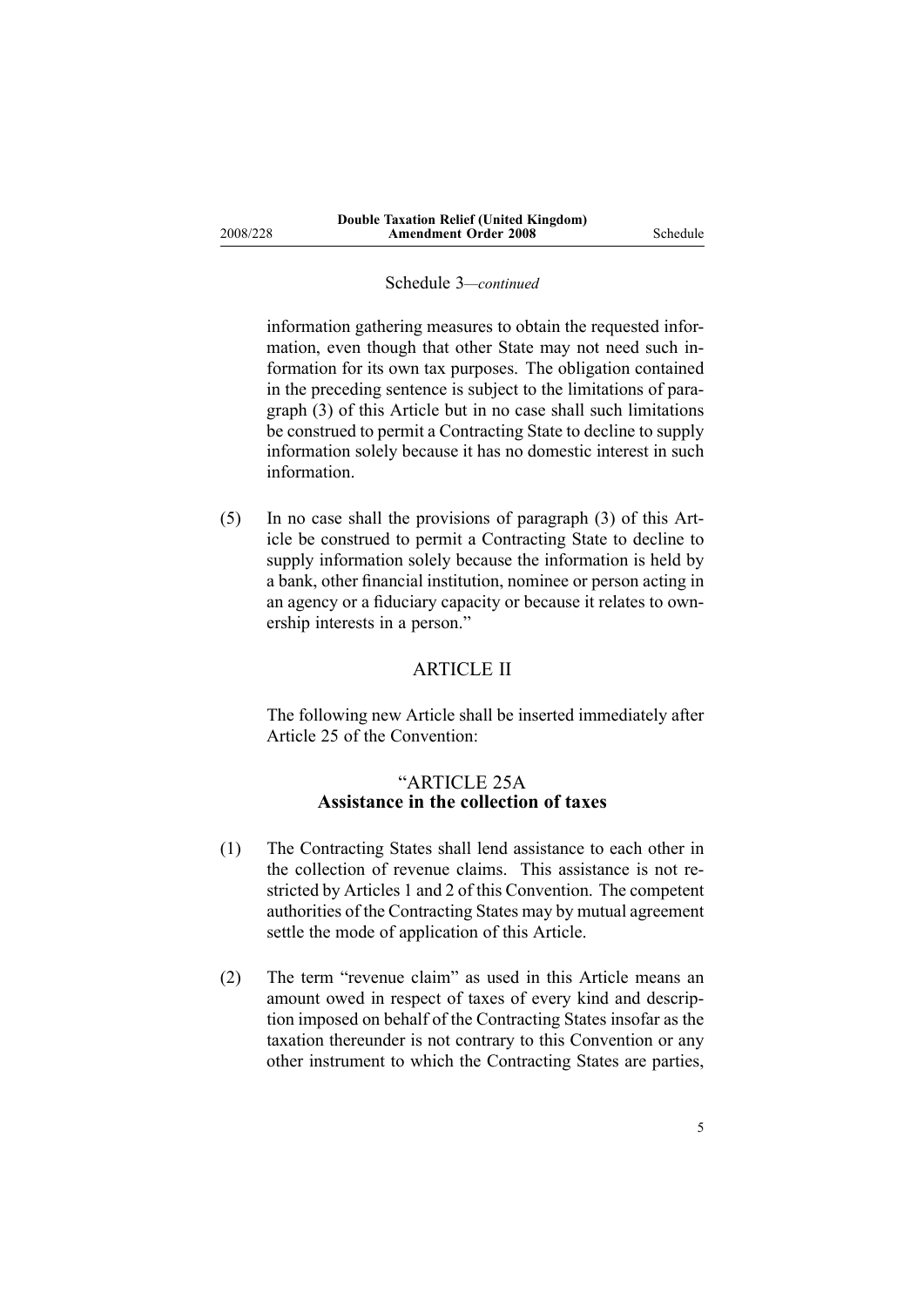Schedule

#### Schedule 3*—continued*

as well as interest, administrative penalties and costs of collection or conservancy related to such amount.

- (3) When <sup>a</sup> revenue claim of <sup>a</sup> Contracting State is enforceable under the laws of that State and is owed by <sup>a</sup> person who, at that time, cannot, under the laws of that State, preven<sup>t</sup> its collection, that revenue claim shall, at the reques<sup>t</sup> of the competent authority of that State, be accepted for purposes of collection by the competent authority of the other Contracting State. That revenue claim shall be collected by that other State in accordance with the provisions of its laws applicable to the enforcement and collection of its own taxes as if the revenue claim were <sup>a</sup> revenue claim of that other State.
- (4) When <sup>a</sup> revenue claim of <sup>a</sup> Contracting State is <sup>a</sup> claim in respec<sup>t</sup> of which that State may, under its law, take measures of conservancy with <sup>a</sup> view to ensure its collection, that revenue claim shall, at the reques<sup>t</sup> of the competent authority of that State, be accepted for purposes of taking measures of conservancy by the competent authority of the other Contracting State. That other State shall take measures of conservancy in respec<sup>t</sup> of that revenue claim in accordance with the provisions of its laws as if the revenue claim were <sup>a</sup> revenue claim of that other State even if, at the time when such measures are applied, the revenue claim is not enforceable in the first-mentioned State or is owed by <sup>a</sup> person who has <sup>a</sup> right to preven<sup>t</sup> its collection.
- (5) Notwithstanding the provisions of paragraphs (3) and (4) of this Article, <sup>a</sup> revenue claim accepted by <sup>a</sup> Contracting State for purposes of paragraph (3) or (4) shall not, in that State, be accorded any priority applicable to <sup>a</sup> revenue claim under the laws of that State by reason of its nature as such. In addition, <sup>a</sup> revenue claim accepted by <sup>a</sup> Contracting State for the purposes of paragraph  $(3)$  or  $(4)$  shall not, in that State, have any priority applicable to that revenue claim under the laws of the other Contracting State.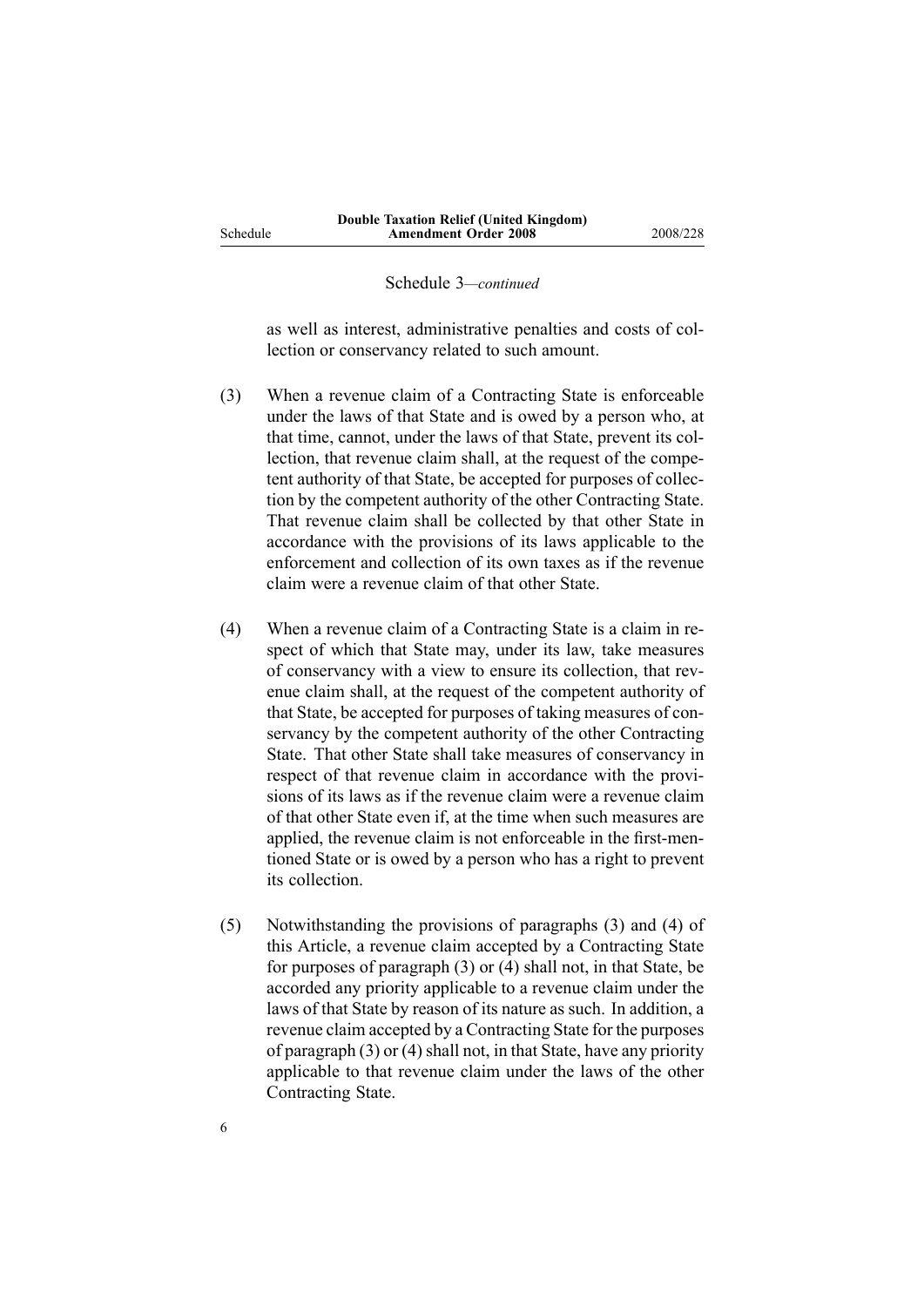- (6) Proceedings with respec<sup>t</sup> to the existence, validity or the amount of <sup>a</sup> revenue claim of <sup>a</sup> Contracting State shall not be brought before the courts or administrative bodies of the other Contracting State.
- (7) Where, at any time after <sup>a</sup> reques<sup>t</sup> has been made by <sup>a</sup> Contracting State under paragraph (3) or (4) of this Article and before the other Contracting State has collected and remitted the relevant revenue claim to the first-mentioned State, the relevant revenue claim ceases to be:
	- (a) in the case of <sup>a</sup> reques<sup>t</sup> under paragraph (3), <sup>a</sup> revenue claim of the first-mentioned State that is enforceable under the laws of that State and is owed by <sup>a</sup> person who, at that time, cannot, under the laws of that State, preven<sup>t</sup> its collection, or
	- (b) in the case of <sup>a</sup> reques<sup>t</sup> under paragraph (4), <sup>a</sup> revenue claim of the first-mentioned State in respect of which that State may, under its laws, take measures of conservancy with <sup>a</sup> view to ensure its collection

the competent authority of the first-mentioned State shall promptly notify the competent authority of the other State of that fact and, at the option of the other State, the first-mentioned State shall either suspend or withdraw its request.

- (8) In no case shall the provisions of this Article be construed so as to impose on <sup>a</sup> Contracting State the obligation:
	- (a) to carry out administrative measures at variance with the laws and administrative practice of that or of the other Contracting State;
	- (b) to carry out measures which would be contrary to public policy;
	- (c) to provide assistance if the other Contracting State has not pursued all reasonable measures of collection or conservancy, as the case may be, available under its laws or administrative practice;
	- (d) to provide assistance in those cases where the administrative burden for that State is clearly disproportion-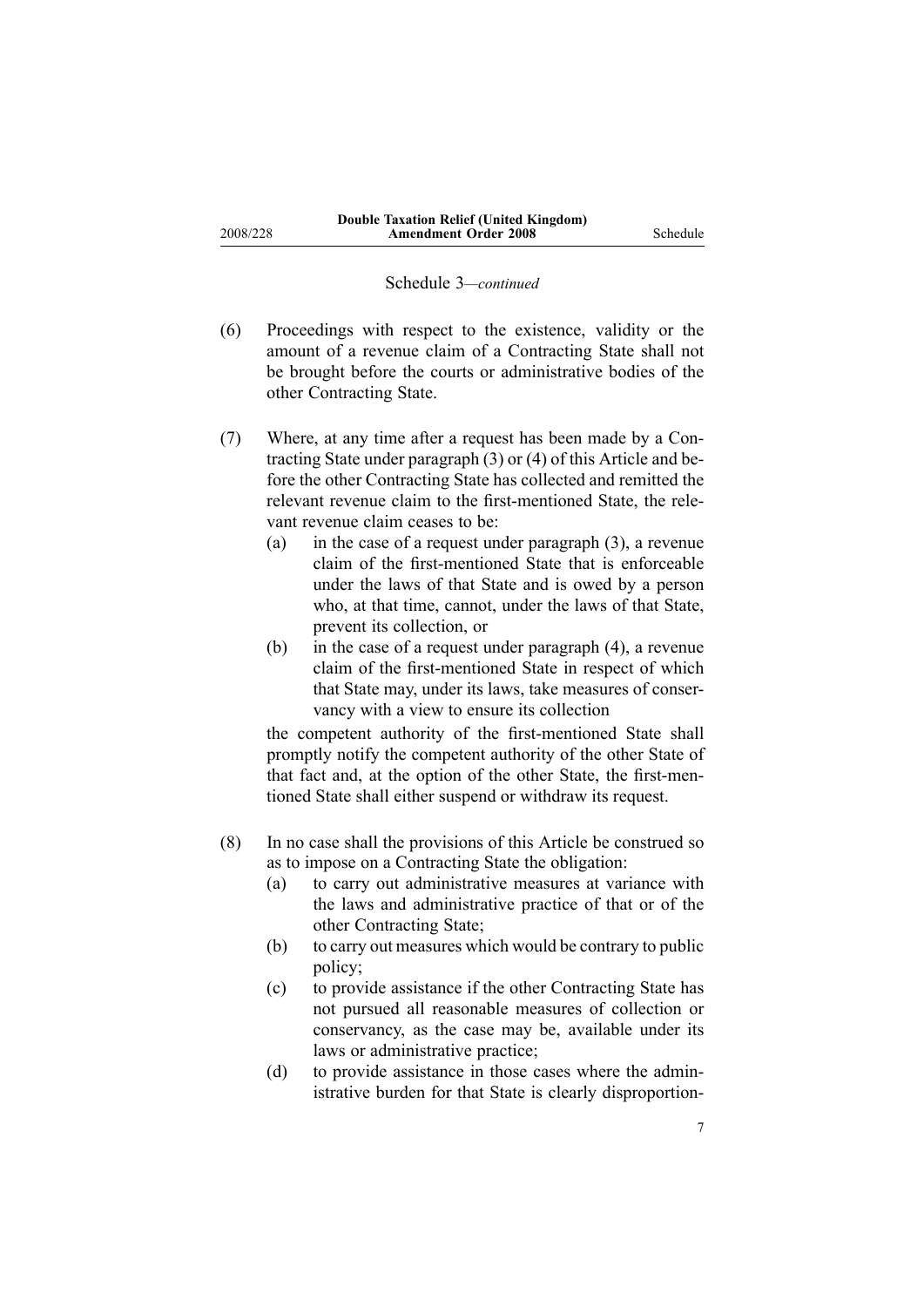ate to the benefit to be derived by the other Contracting State;

(e) to provide assistance if that State considers that the taxes with respec<sup>t</sup> to which assistance is requested are imposed contrary to generally accepted taxation principles."

## ARTICLE III

- (1) Each of the Contracting States shall notify the other, through diplomatic channels, of the completion of the procedures required by its law for the bringing into force of this Protocol. This Protocol shall enter into force on the date of the later of these notifications and shall thereupon have effect in both Contracting States:
	- (a) in relation to the information referred to in Article I of this Protocol, in respec<sup>t</sup> of such information that is requested or exchanged on or after the date of entry into force of this Protocol;
	- (b) in relation to revenue claims referred to in Article II of this Protocol, in respec<sup>t</sup> of requests for assistance made on or after the date of entry into force of this Protocol.

#### ARTICLE IV

This Protocol shall remain in force as long as the Convention remains in force.

In witness whereof the undersigned, duly authorised thereto by their respective Governments, have signed this Protocol.

Done in duplicate at London this 7th day of November 2007.

Michael Webster, for Clerk of the Executive Council.